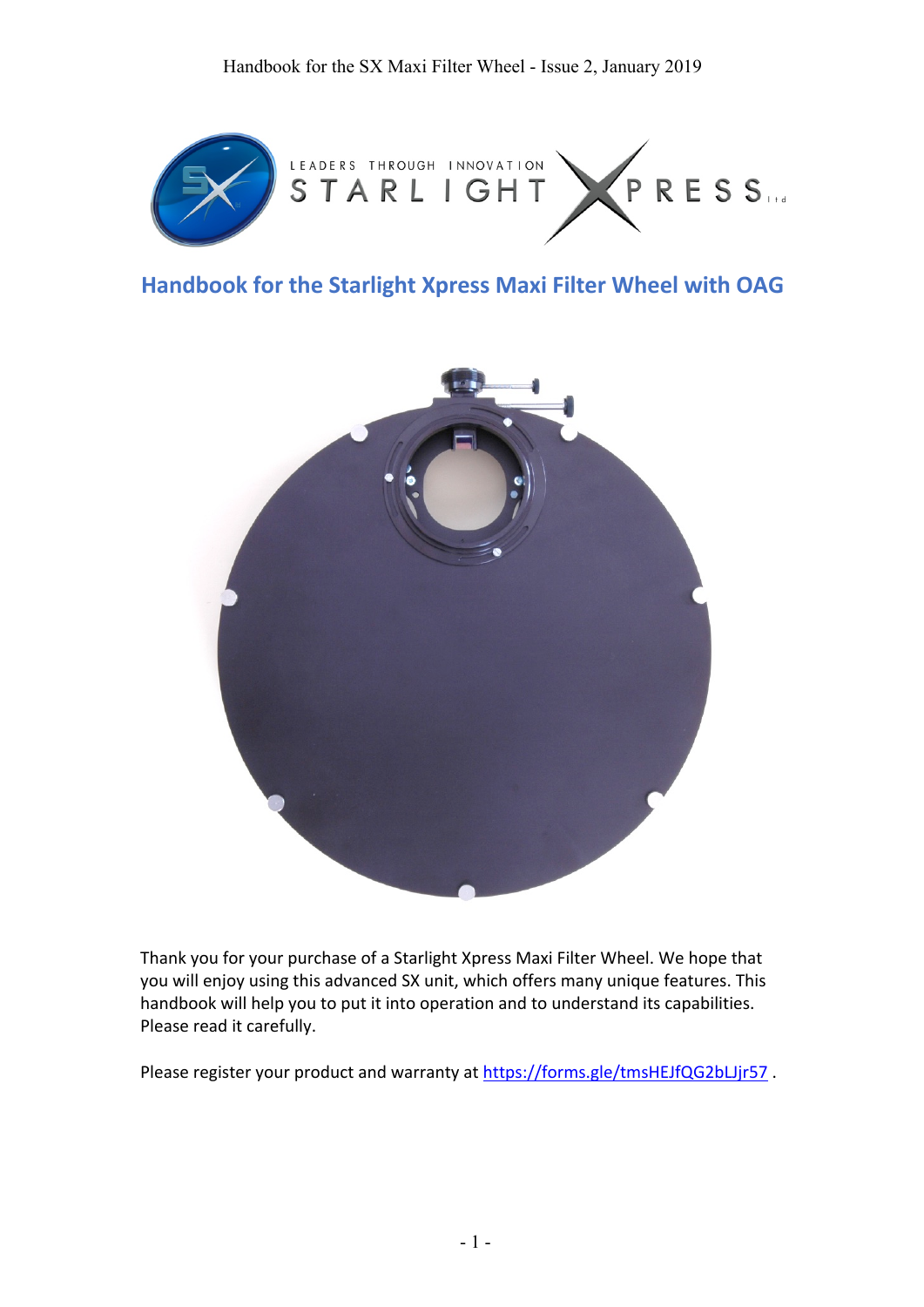# **Description:**

The SX Maxi Wheel is especially designed for use with large format CCD cameras and will not cause any vignetting when used with the SX-35 and 36, 35 mm format cameras.

The SX Maxi Filter Wheel has several important advantages over older and less sophisticated designs:

- 1) The wheel uses an internal sub-miniature DC motor drive to turn the filter plate. This consumes far less power than the more typical stepper motor and allows wheel operation directly from the USB input, thus eliminating the cumbersome power supply and extra power cable. The DC drive also produces a quiet and vibration-free filter translation and eliminates a significant amount of bulk and weight.
- 2) The filter locations are encoded by 3 Hall-effect magnetic sensors, which permit up to 11 unique filter positions to be defined. The control software can specify a particular filter without prior knowledge of the location of 'position 1' – so the filters can never get out of sequence. The lack of any infrared optical sensors also prevents stray infrared light from entering the CCD camera and causing strange image artefacts.
- 3) The input and output adaptors are both removable and also may be oriented at any rotational angle to set the wheel and camera into optimum positions. The standard 72mm x 1mm thread adaptors may be replaced with other versions, simply by unscrewing three fixing bolts.
- 4) Several interchangeable filter plates are available one with 9 x 50.8mm cells for unmounted filters is standard, but 7 x 2 inch square, 11 x 32.5mm threaded filters and 11 x 36mm unmounted filters are also available. These are easily swapped by removing 7 'thumbscrew' fixings and simply dropping the plate into place. There are no gears or belt drives to engage and the plate drops directly into contact with the motor drive drum. Easily done, even by flashlight!
- 5) The integrated OAG pick-off prism makes off-axis guiding extremely easy. The prism is par-focal with most SX cameras and may be adjusted to suit many other makes.
- 6) The slim design of the mini Wheel minimises the loss of optical back focal distance to only 42mm overall (including the threaded adaptors).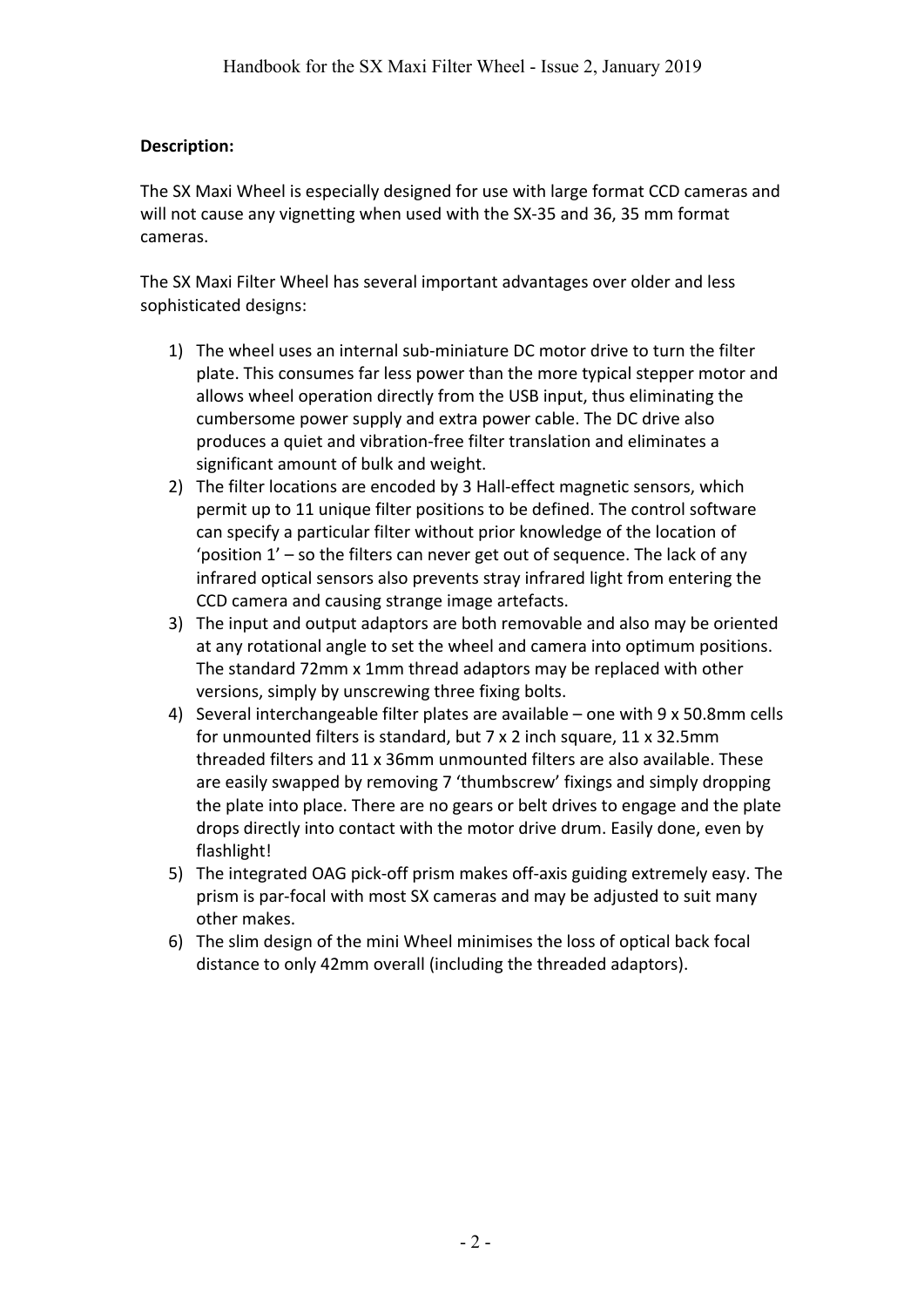

#### **Loading the filters:**

Open the wheel by unscrewing the 7 small thumbscrews from around the periphery of the wheel chamber, lift off the cover and then remove the single large thumbscrew and washer from the internal central pillar. You can now lift the filter plate off the centre bearing and place it down with the magnet screws facing upwards. Your filters may now be dropped into the plate from the magnet screw side, placing them in the desired numerical order according to the engraving on the plate. Unmounted filters are fitted into the recesses in the carousel surface and held in place with nylon screws and washers. Re-assemble the wheel by reversing the sequence of operations above.

#### **Installing the software:**

No drivers are required for the SX Maxi Wheel. The USB input is an 'HID' device which Windows recognises automatically. Popular third-party software, such as AstroArt and MaximDL include the command sets for the SX Maxi Wheel, and the latest SX software can also be used with the wheel. You may also use a simple Windows 'Console' program, which is provided on the USB Stick. This program, 'SX Filter Wheel.exe', may be copied into a folder on your computer and will display a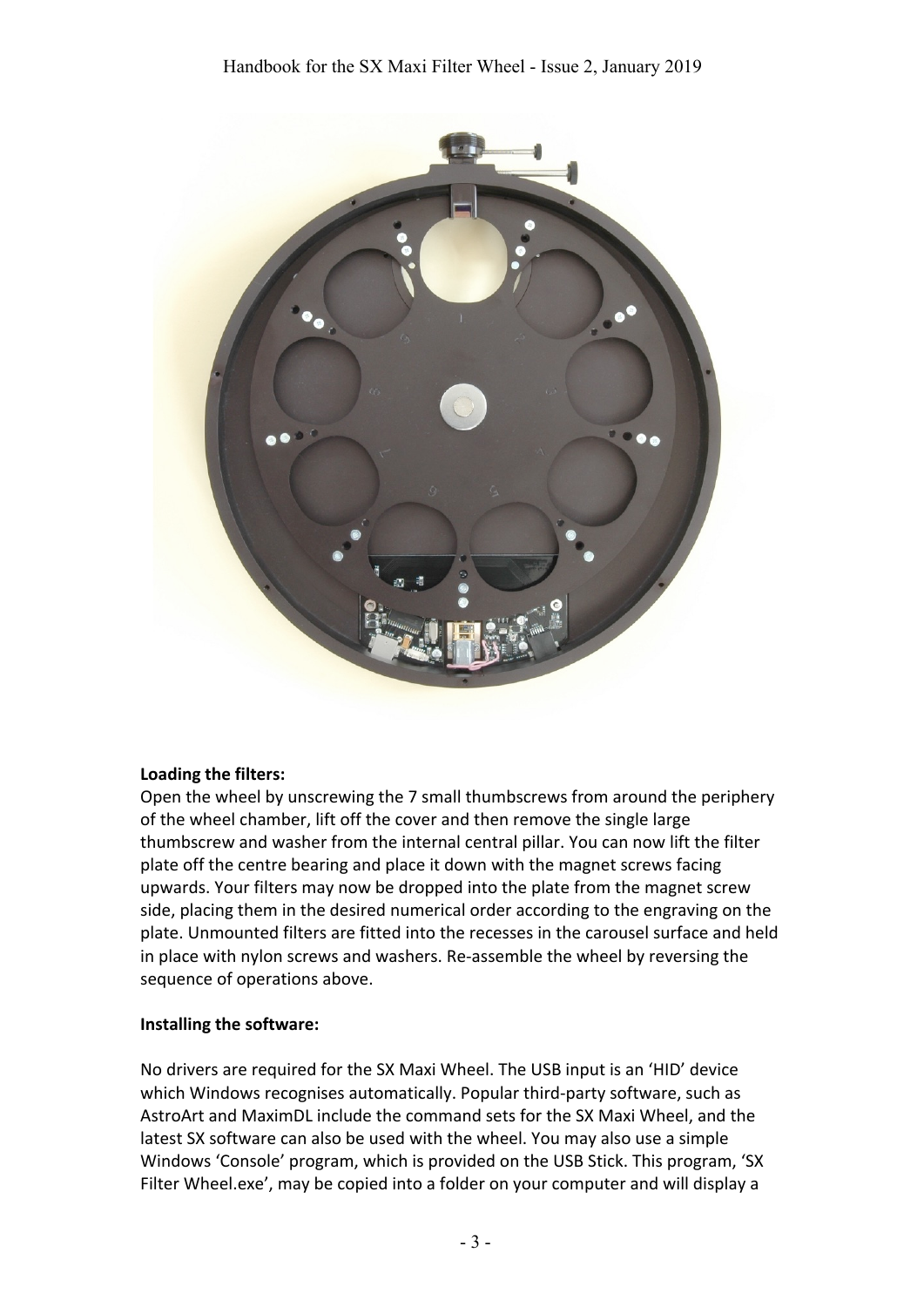filter wheel control panel when executed. It may be found useful for both testing the wheel and operating it when the camera software does not support the SX wheel protocols.

# **Connecting up the wheel:**

# **USB control:**

If you are using USB control, then the only connection required is that between the USB port on the wheel and a USB output on your computer. You may, of course, use a USB hub, if necessary – a powered hub is recommended to ensure that the wheel motor has sufficient torque to operate reliably. When the wheel is first connected, Windows will display a message about 'New hardware found' followed by 'SX filter wheel'. Shortly afterwards, the wheel will rotate once or twice as it calibrates and determines the number of filter positions available. It is now in position 1 and ready to use.

# **Using the OAG pick-off:**

The OAG pick-off assembly is designed to be used with an SX Lodestar or Ultrastar guide camera, but other types may be employed if they have a 'C' mount (1 inch) threaded input collar. Fit the guide camera onto the C mount ring and slide the ring onto the OAG tube. Use the small lock screw to fix it about halfway down the tube. Loosen the large lock screw and slide the prism tube until the prism is roughly tangential with the edge of the filter aperture. With this assembly attached to the 'scope and the main camera operating, focus the main camera to give a sharp image. Now switch to the guide camera images and adjust the C mount ring along the pickoff tube until the guide camera is focused on any visible stars in the guider field. If you cannot see many stars, or they are badly distorted, slide the prism assembly a little further in, but be careful not to 'shadow' the main camera field.

# **Filter Wheel maintenance:**

Very little maintenance is required and is limited to occasionally cleaning the carousel and drive wheel to remove any dirt or grease deposits that might cause slippage. A few drops of alcohol on a soft cloth will clean the surfaces and fix any drive problems. Under very cold conditions, residual moisture might cause the central bearing to freeze to the brass shaft. This can be alleviated by applying a single drop of light oil to the shaft to repel moisture.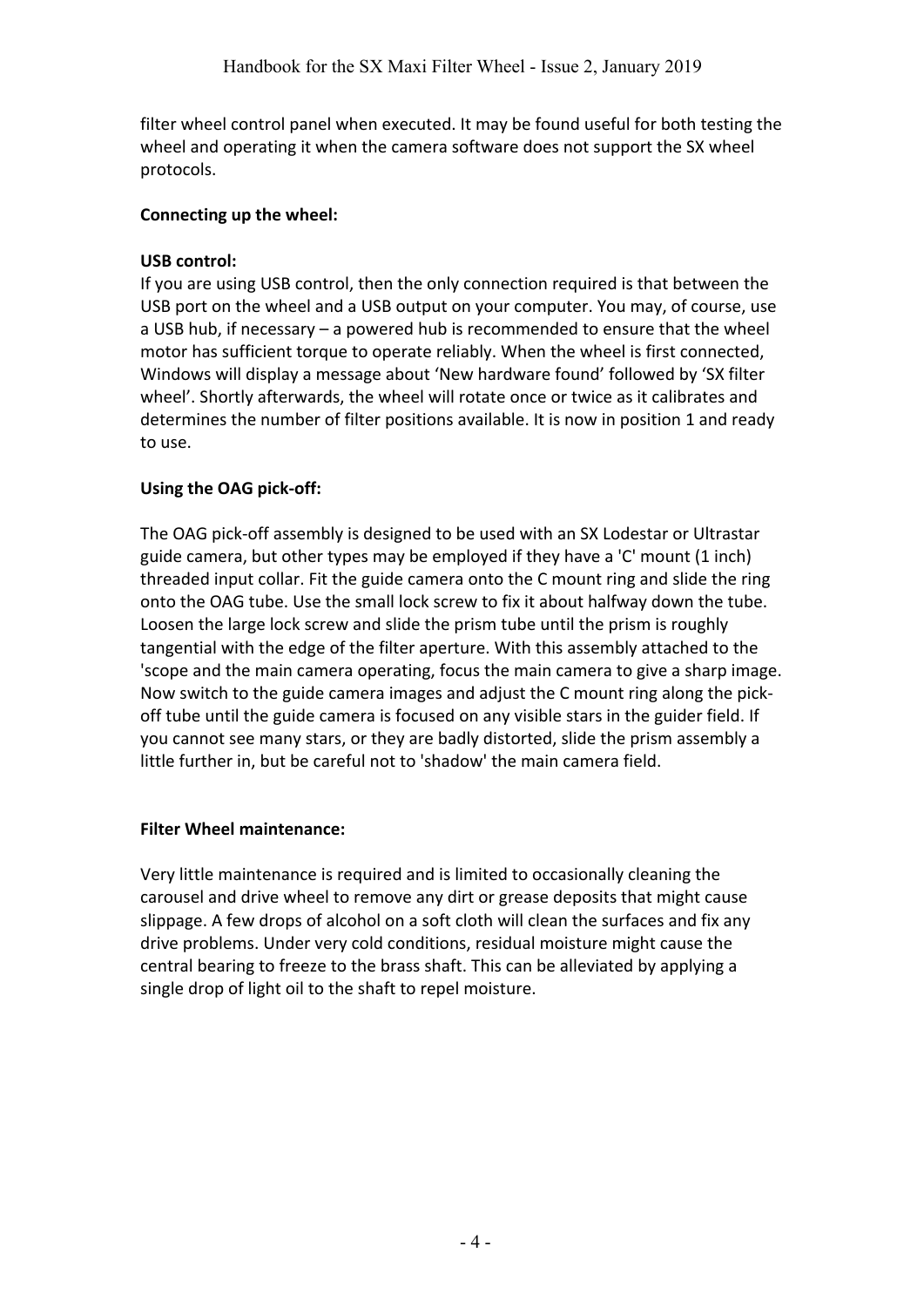# Starlight Xpress Maxi Filter Wheel Communication Protocols

# **Interfaces available:**

USB: 1.1 or 2.0

# **General parameters:**

Total Filters: This is the number of filters fitted on the wheel, and is 9 for the standard Maxi Wheel.

Filter number: This is any number from 1 to <Total Filters> (If a Filter Number higher than Total Filters is requested then the Filter Number is set to <Total Filters>)

#### **USB Protocol:**

The SX filter wheel uses a simple "Human Interface Device" protocol, so no special driver needs to be installed. The driver is an integral part of the Windows PC operating system.

Communications between the PC & filter wheel is by input and output reports (referenced to the PC). These reports are both of a fixed length of two bytes. The PC sends the output report and the filter wheel, about 1ms later, will send an input report in response.

The output report data is formatted thus:

| Description                   | $1st$ byte        | $2nd$ byte |
|-------------------------------|-------------------|------------|
| Select Filter                 | New Filter number | Zero $(0)$ |
| Request current filter number | Zero              | Zero       |
| <b>Get Filter Total</b>       | Zero              | One $(1)$  |

The input report data is formatted thus:

| Response To:                  | $1st$ byte                   | $2nd$ byte           |
|-------------------------------|------------------------------|----------------------|
| <b>Select New Filter</b>      | New Filter number            | <b>Total filters</b> |
|                               | or                           |                      |
|                               | Zero = filters moving        |                      |
| Request current filter number | <b>Current Filter number</b> | <b>Total filters</b> |
|                               | or                           |                      |
|                               | Zero = filters moving        |                      |
| <b>Get Filter Total</b>       | Current Filter number        | Zero                 |
|                               | or                           |                      |
|                               | Zero = filters moving        |                      |

NB: The 'Get Filter Total' command responds straight away with a "filters moving" message. However there is a delay of several seconds before the Total Filters data is available to the "Request Current Filter Number" command. This is the time taken for the wheel to complete between one and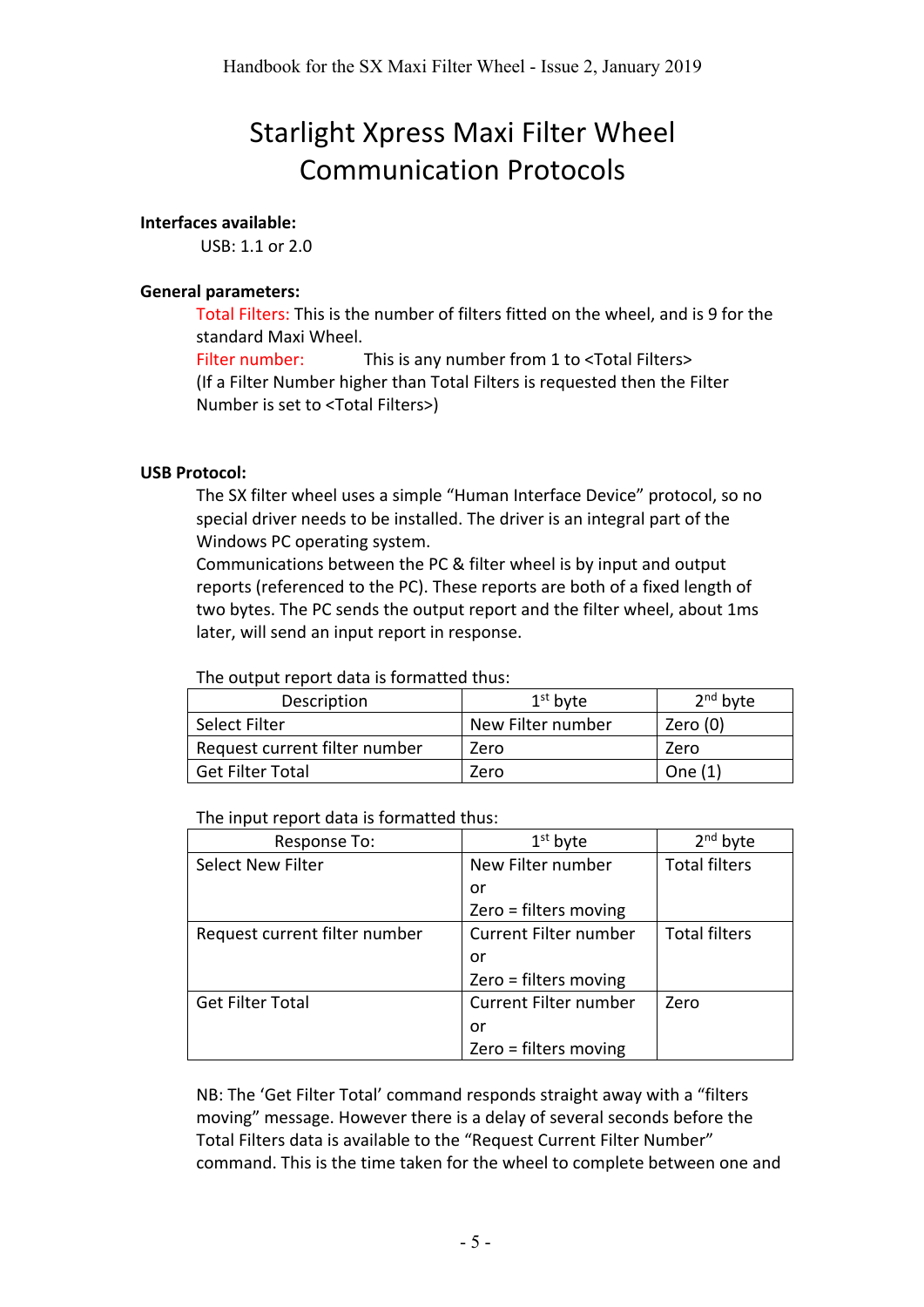two complete rotations. During this period the Total Filters will be reported as zero. When this command is completed filter 1 is automatically selected.

#### **Serial Port Protocol:**

The SX filter wheel implements a four-character format, which has just three commands thus:

Notes: Checksum is 8 bit addition of Header + Command + Data 0xA5 is the hexadecimal number = decimal number 165 0x20 is the hexadecimal number = decimal number 32

#### Output Command/Data from PC

| Description             | Header (1) | Command | Data              | Checksum        |
|-------------------------|------------|---------|-------------------|-----------------|
|                         |            | 2)      | (3)               | (4)             |
| Select Filter           | 0xA5       |         | <b>New Filter</b> | $4 = 1 + 2 + 3$ |
|                         |            |         | number            |                 |
| <b>Request Current</b>  | 0xA5       |         | 0x20              | $4 = 1 + 2 + 3$ |
| Filter                  |            |         |                   |                 |
| <b>Get Filter Total</b> | 0xA5       |         | 0x20              | $4 = 1 + 2 + 3$ |

#### Input Data to PC

| Description             | Header (1) | Response | Data                 | Checksum        |
|-------------------------|------------|----------|----------------------|-----------------|
|                         |            | (2)      | (3)                  | (4)             |
| Select Filter           | 0xA5       | 0x81     | <b>New Filter</b>    | $4 = 1 + 2 + 3$ |
|                         |            |          | Number               |                 |
| <b>Request Current</b>  | 0xA5       | 0x82     | <b>Filter Number</b> | $4 = 1 + 2 + 3$ |
| Filter                  |            |          | $+0x30$              |                 |
| <b>Get Filter Total</b> | 0xA5       | 0x83     | <b>Total Filters</b> | $4 = 1 + 2 + 3$ |
|                         |            |          | $+0x30$              |                 |

Examples, (all characters expressed in hexadecimal):

Select Filter Number 3:

PC -> Filter Wheel, 0xA5, 0x01, 0x03, 0xA9 Filter Wheel -> PC, 0xA5, 0x81, 0x03, 0x29

Request Current Filter (which is 2): PC -> Filter Wheel, 0xA5, 0x02, 0x20, 0xC7 Filter Wheel -> PC, 0xA5, 0x82, 0x32, 0x59

Get Filter Total:

PC -> Filter Wheel, 0xA5, 0x03, 0x20, 0xC8 Filter Wheel -> PC, 0xA5, 0x83, 0x37, 0x2F (after delay)

Note: The 'Get Filter Total' command has a delay of several seconds before the response is sent back. This is the time taken for the wheel to complete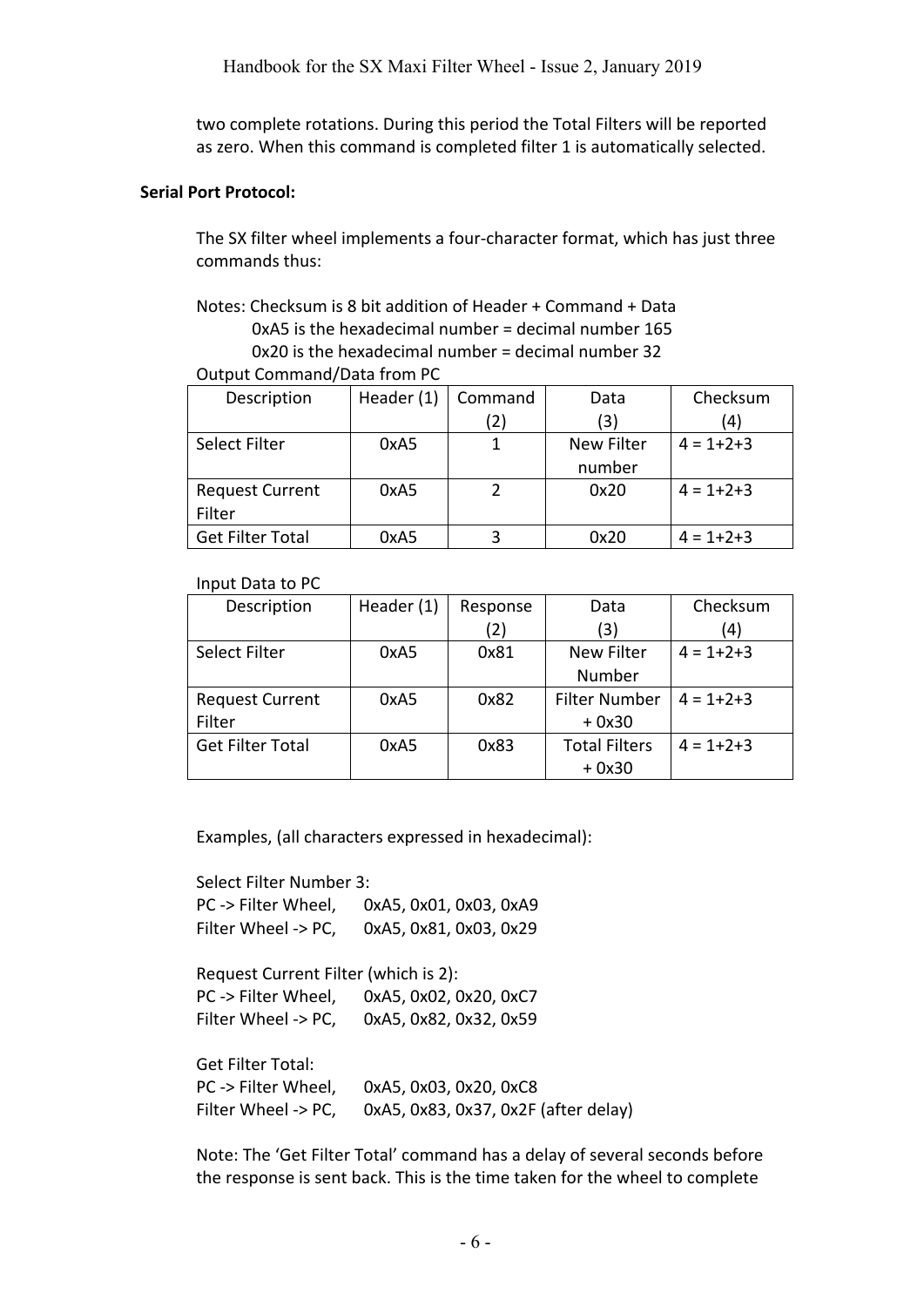between one and two rotations. When completed, filter 1 is selected. Do not send any new requests until the response is received. Any data sent during this period would be read but then discarded.